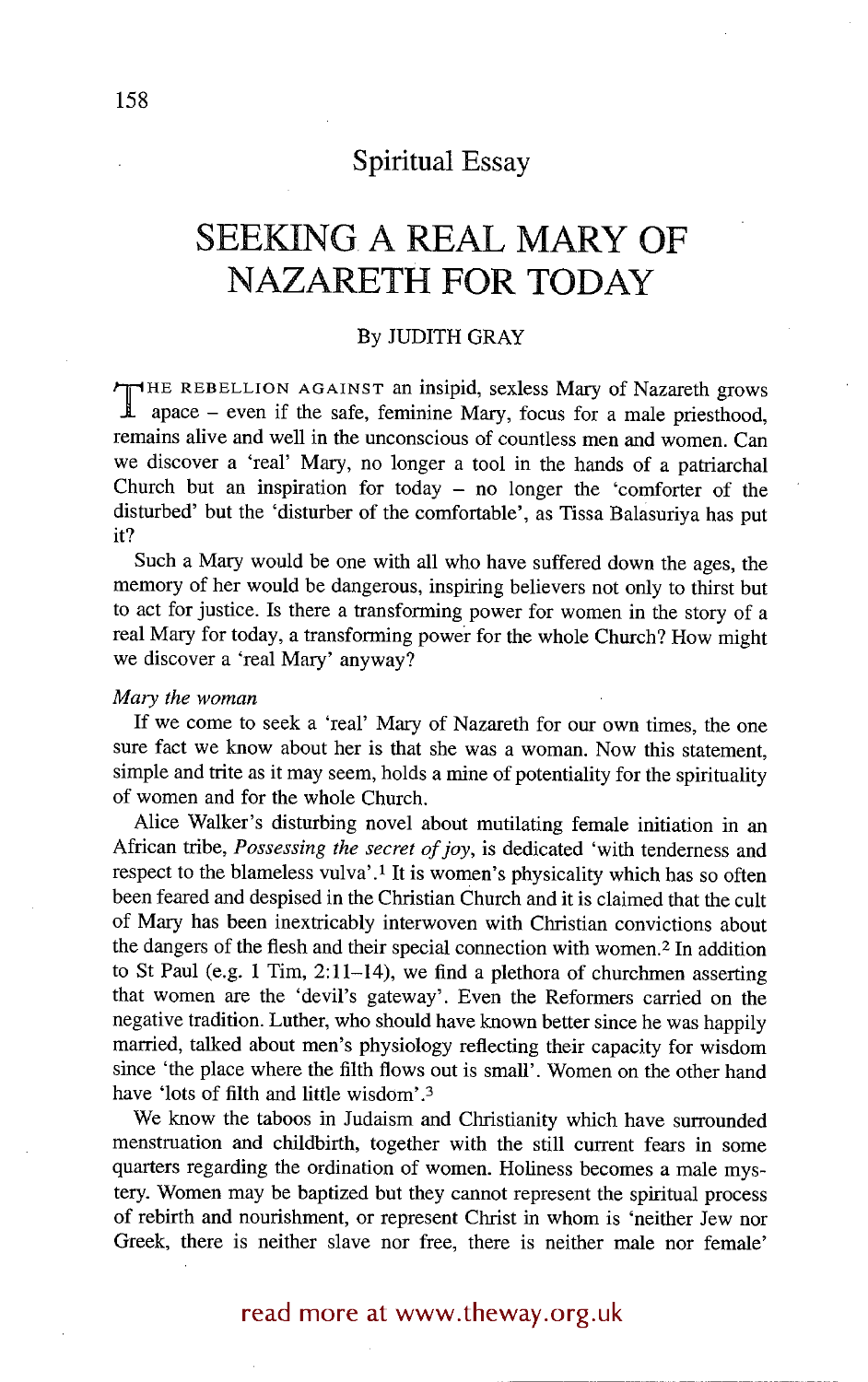(Gal 3:28), but one new humanity. Yet in Mary of Nazareth we see God inhabiting the body of a woman; entering the world as a baby through the birth-canal placed, as Graham Greene said in one of his books, between urine and faeces; God suckling at a woman's breast.

Mary can be celebrated first of all as a woman in her physical reality, that female physicality feared by a patriarchal Church. This seems to me to give all women something to celebrate, for the body of a woman with breasts and womb and genitals is shared with Mary. A woman's body becomes inseparably part of salvation history. Through Mary's assumption a woman's body is now with God. Three centuries before the Dogma of the Assumption was promulgated, the Bishop of Bath and Wells, Thomas Ken, joyously wrote:

Heaven with transcendent joys her entrance graced, Next to his throne her Son his Mother placed; And here below, now she's of heaven possest, All generations are to call her blest.<sup>4</sup>

We may sympathize with the sentiments expressed by Janet Martin Soskice, 'sometimes I wish I had never heard of "women", much less discovered I was one' - and a feminist into the bargain. 5 Yet feminists are to be thanked for asserting their belief in the goodness of the body and affectivity (the denial of whose goodness has impoverished women and men alike). The body and emotions are not the locale only of sinful drives. 'Embodied spirituality', to which balanced feminist approaches may inspire us, is holistic, celebrating the goodness of our physical being and our human sexuality, perceived as far wider than genitality only. Spirit and matter are two manifestations of one reality. We catch glimpses of this in the Orthodox tradition, in icons whose glowing beauty reveal matter as diaphanous to the divine. To pray before an icon is to be, even unconsciously, touched by this truth. St Gregory of Palamas wrote that the human is neither soul nor body separate from each other, but 'both together, since together they have been created in the image of God' .6 Prayer is 'primary speech' in the sense that it is not simply words spoken or attitudes assumed, but voices of instinct, emotion, images from the unconscious, the language of our bodies.<sup>7</sup>

The Hebrew word for woman, *nekeiva,* connotes the bearer of a hollow, of interior space. Since we are psychosomatic realities, interior space is not only a biological reality but a way of being, of having space in which birth of many sorts can take place, The language of a woman's body speaks of the possibility of openness to the 'other', of the capacity for bearing, liberating and nourishing life, of time measured by cyclic rhythms of blood. Could this be a social metaphor for the Church in its vocation to be a habitation, a 'home', where the 'other' is received, where growth, giving birth and transformation take place, where life is liberated not stifled, a place both of community and interdependence, s Can we envision the Church as a living, *changing* reality since 'no age suffices to present to our view the church of God in all its completeness'?<sup>9</sup>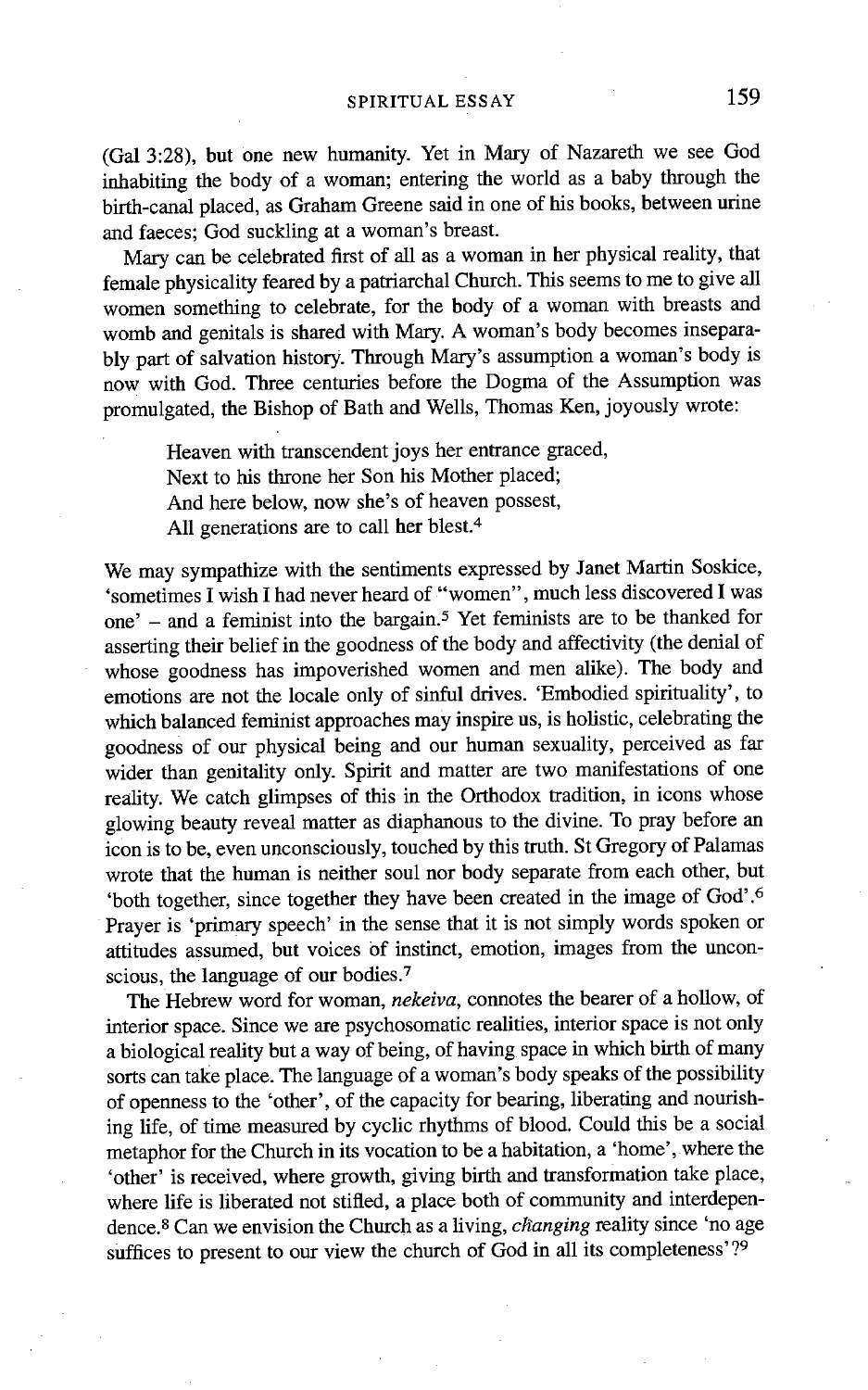## 160 SPIRITUAL ESSAY

Mary of Nazareth, with her closeness to nature, its rhythms and cycles in her own body through menstruation, pregnancy, birth and menopause, can teach both women and men about our rootedness in the natural order, calling us to wholeness and integration, to a spirituality which embraces every facet of our humanity and a deep reverence for the whole of creation. Mary may inspire us to a healing of the dualism that has riddled religion and society since classical times and the sexism that has accompanied it.

The exorcism of the demonic spirit of sexism in the church touches off a revolution that must transform all relations of alienation and domination, between self and body, between leaders and community, between person and person, between social groups, church and world, between humanity and nature, and finally our model of God in relation to creation - all of which have been modelled on the sexist schizoprenia, lo

## *Mary the virgin, unconventional woman*

At evensong of the Presentation of Christ and Purification of Mary, one of our antiphons on the psalms ran thus:

When you were born ineffably of a virgin, then were the scriptures fulfilled; you came down as rain into a fleece of wool, to bring salvation to humankind. We praise you, O our God.

Words and music combine to create a statement of beauty and of mystery, not least the allusions to the virgin birth. Yet only two of the gospels and none of the epistles speak directly of a 'virgin birth'. Is there for us another way of appropriating its symbolism, of allowing it to speak to us today? Ordinarily virginity is understood as something to be lost irrevocably through sexual activity. Just occasionally, as in Philo, virginity becomes a state of restoration. David Jackson, in his argument about Philo, tells us that, according to Philo, when men and women make love and the man's seed enters the woman who then has children, virginity is lost. But when God loves the human soul and impregnates it with the divine Word, virginity is restored and there is a wholly new beginning. 11 This is true of both women and men in God's dealing with them. May not Matthew and Luke be saying that, here, in Mary the virgin, is a new beginning for humankind?

Virginity in a spiritual and psychological sense can symbolize the opportunity for a fresh start, a new beginning and the birth of compassion. It can also point to true self-actualization and connectedness to oneself and to God; a personal integrity and wholeness by which we cease to live a life derived from others, dependent on things outside ourselves for a sense of our own worth. Something of virginity's symbolism is necessary for our wholeness as human beings. Christopher Scott puts it this way:

The story of Jesus' virgin birth must not be taken in isolation, but in union with his teaching on being born again and on becoming like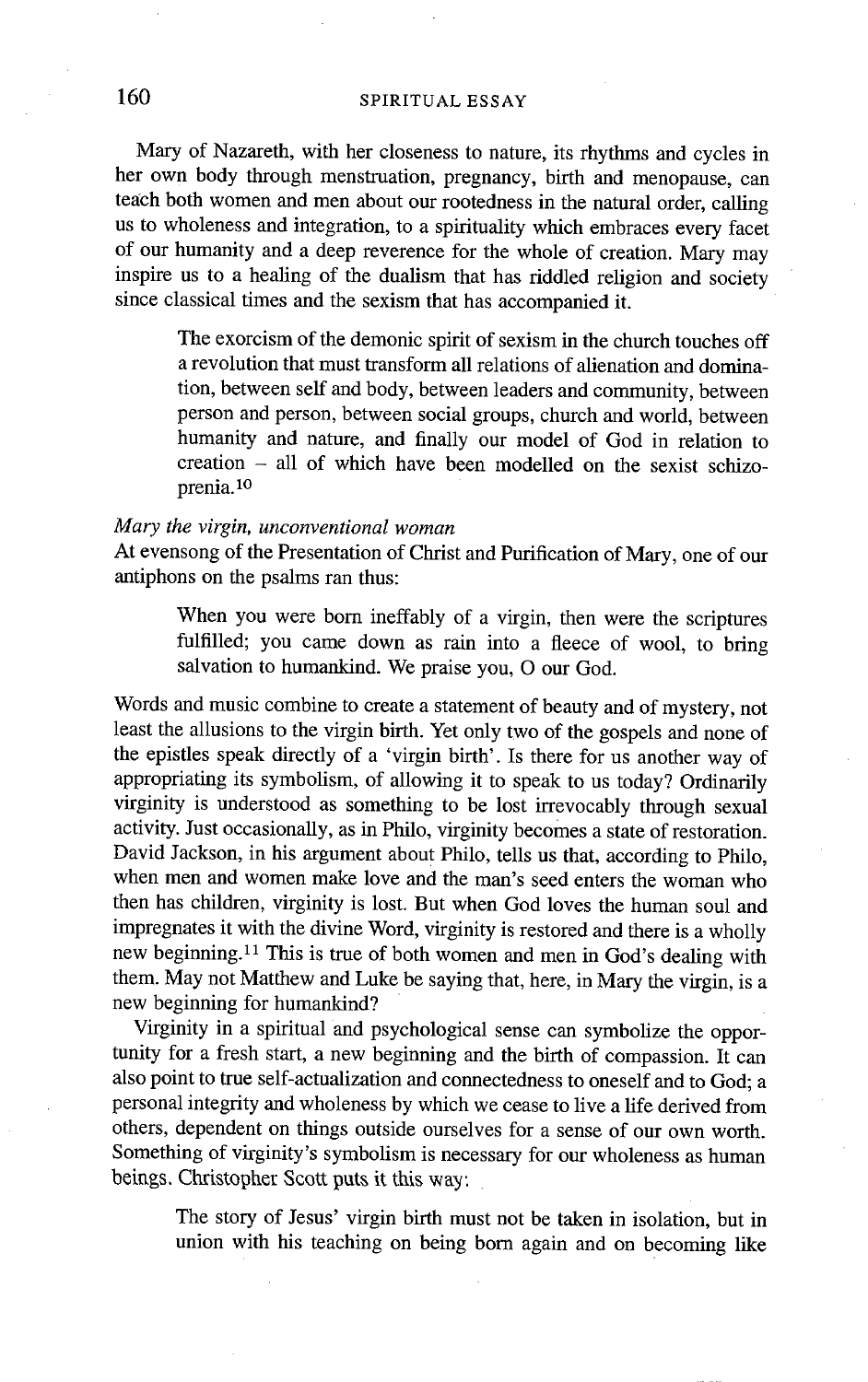little children. Whether or not one wishes to believe that it is history is of much less importance than the realisation that it is the model for our own growth into psychological wholeness.<sup>12</sup>

Such a model may express our ability, indeed vocation, to say 'yes' to what disrupts yet calls us. In one sense we are to be, as Mary is said to be, evervirgin, being constantly open to God's new beginnings, impregnated with the divine Word and Wisdom.

This dynamic understanding of virginity is expressed by many Christian Asian women who see Mary's virginity as an active symbol of a resistance and the virgin birth a symbol of the end of the patriarchal order, a truly new beginning for all humanity.<sup>13</sup> Looked at from a socio-sexual point of view, the literal embracing of the single virgin life (whether in the desert or throughout the Middle Ages) provided for women a freedom from the expectations of society and from male domination. Mary's virginity (whether biological or not) is therefore a symbol of a new freedom. The annunciation, far from portraying female submissiveness and subordination, displays a woman of integrity and independence exercising autonomy in the free, unmediated choice she makes in partnership with her God.

Matthew's genealogy includes women of dubious, scandalous or foreign background: Tamar, Rahab, Ruth, Bathsheba. Beside them he places Mary 'of whom was born Jesus' (1:1-16). Placed among these unconventional women, Mary is apparently seen by Matthew as one of them. The four women mentioned shared the experience of irregular relationships or marriages, yet were used by God in the messianic plan. perhaps we see here a veiled reference to Jesus' illegitimacy? In Mark's Gospel, contrary to Jewish custom by which children were known by relationship to their father, Jesus is called 'son of Mary'. Is Mary a scandal to convention as these four women were? In Matthew and Luke we see Mary putting trust in God, giving love and obedience to God even in the most devastating and incomprehensible experiences of life. She trusts God, believing that there is no evil out of which God cannot bring some good. Mary stands with the unconventional, a revolutionary young woman.

In the graced history of the people of God stand those women in the Church who are neither married nor in religious orders. The vocation of the single lay woman needs to be affirmed and valued, perhaps reflecting another aspect of 'virginity'. Are not all the baptized- single, married and religious - called to a consecrated life? John Paul II, in his recent *Letter to women, 14* singles out consecrated women, i.e. religious, as 'following the greatest of women, the mother of Jesus Christ'. But what about those ordinary single women who do not enjoy the status and power of women religious in the Roman Catholic Church? For those of us in religious Communities in the Anglican Church the comparison is somewhat different. Archbishop Carey calls us our church's 'best kept secret'. Hardly anyone seems to know we exist, and if they do it is possibly to judge us an aberration, though a useful one at times, compared to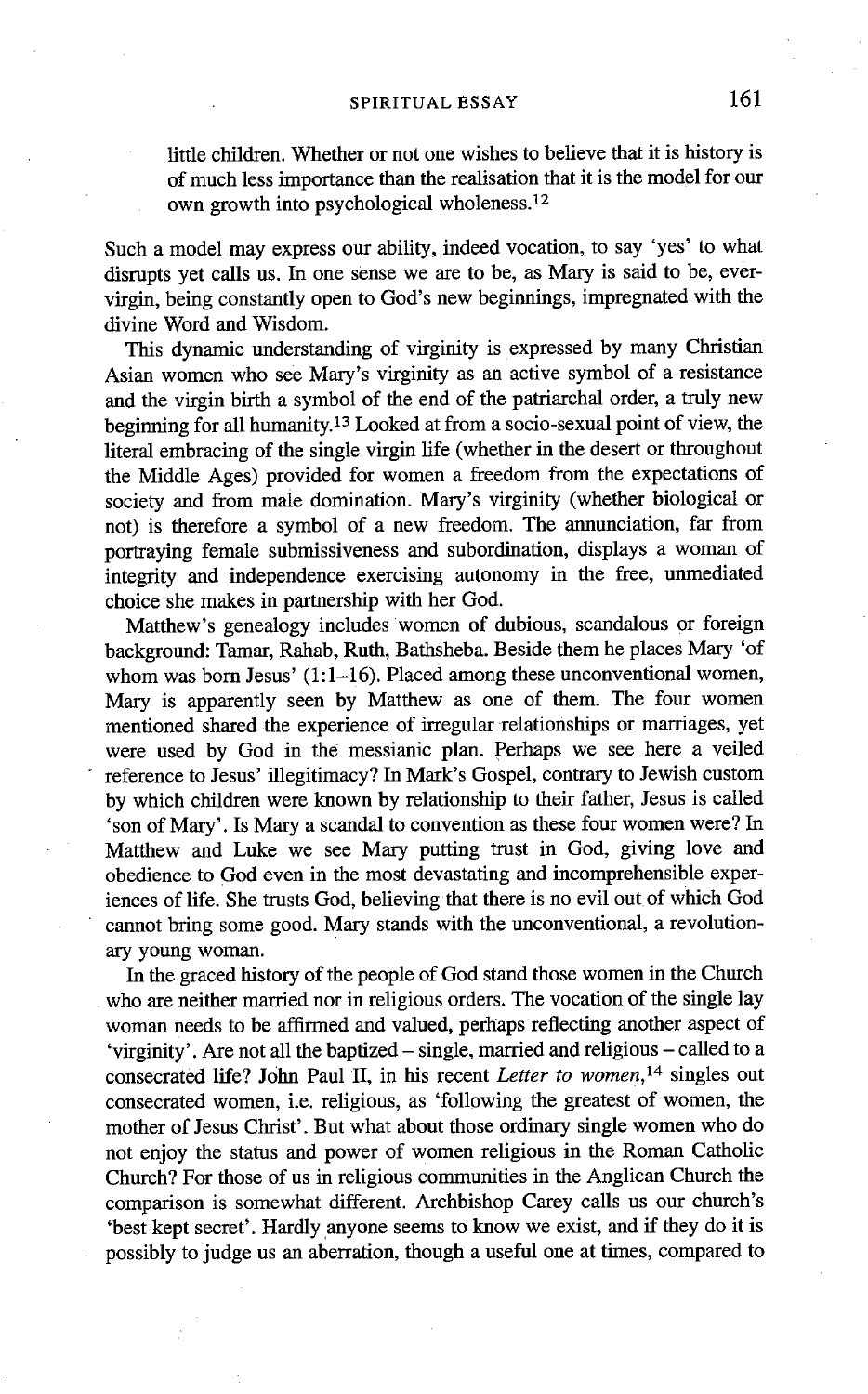the 'normality' of those who are married and mothers 'following the greatest of women, the mother of Jesus Christ'.

Mary can also speak to another group of women today, those women who, abused and violated, or promiscuous in the past, feel sullied and despairing. Women who have had abortions or had to surrender a child born out of wedlock carry an unassuaged grief and guilt. Mary's virginity speaks of a new beginning. Her woman's knowledge and tenderness is there for them. One such young woman, devastated by sexual abuse from the time she was five, writes:

My love for Our Lady is really important, especially now when I am having to face the suffering of the past so as to be free of it. God's 'out there' and doesn't seem to be around. Whenever I'm struggling with the darkness, God seems to leave me to it. Holding on to Our Lady is all I've got. I need to talk to Mother Mary. It's easy because in her I see the acceptance, the strength and love she has to give me. I can talk to her and I know she listens and prays for me.

### *Mary, woman of faith*

On the coast of north-west France, where the cliffs stand high above the foaming surf crashing against the rocks below, there is a marian shrine dedicated to 'Our Lady of the Risk'. Risk-taking is at the heart of our Christian faith and discipleship, risk was at the heart of the incarnation and is at the heart of God's loving us here and now. The humble God kneels at our feet, takes the risk of asking to serve us, to heal and love us into life. A strong and humble young woman takes the risk of saying her unconditional 'Yes' to God's invitation to give herself without being able to hedge her bets and make sure of the future consequences. But her Fiat, 'Let it be to me', was not said once and for all. It was active throughout her whole life.

The annunciation story encapsulates an attitude of faith which grew out of the past and was sustained throughout Mary's life. Like all of us she experienced the gnawing of doubt, the insecurities of life, its crushing sorrows, not least that of seeing her son rejected and dead. But after the ascension, she is, as Acts tells us, with the disciples awaiting a further outpouring of the Spirit (Acts 1:14), an older woman now, but at one with the disciples of her son. She who had conceived Christ in her womb by the grace of the Holy Spirit, had first conceived Christ in her heart by that same grace. And Augustine says that the better of the two conceptions is the conceiving of Christ in faith.<sup>15</sup> Where that response and that conception will lead us individually and corporately we will not know. All we know is that we will be stretched beyond what we thought were our limits. 'We must bear the pain of expansion, for we are stretched, indeed not ultimately on the rack of human torture, but on the glorious being of the Holy Ghost.'<sup>16</sup>

We are called to be constantly alert to the daily annunciations which come to each of us, hidden within the content of the ordinary, of the present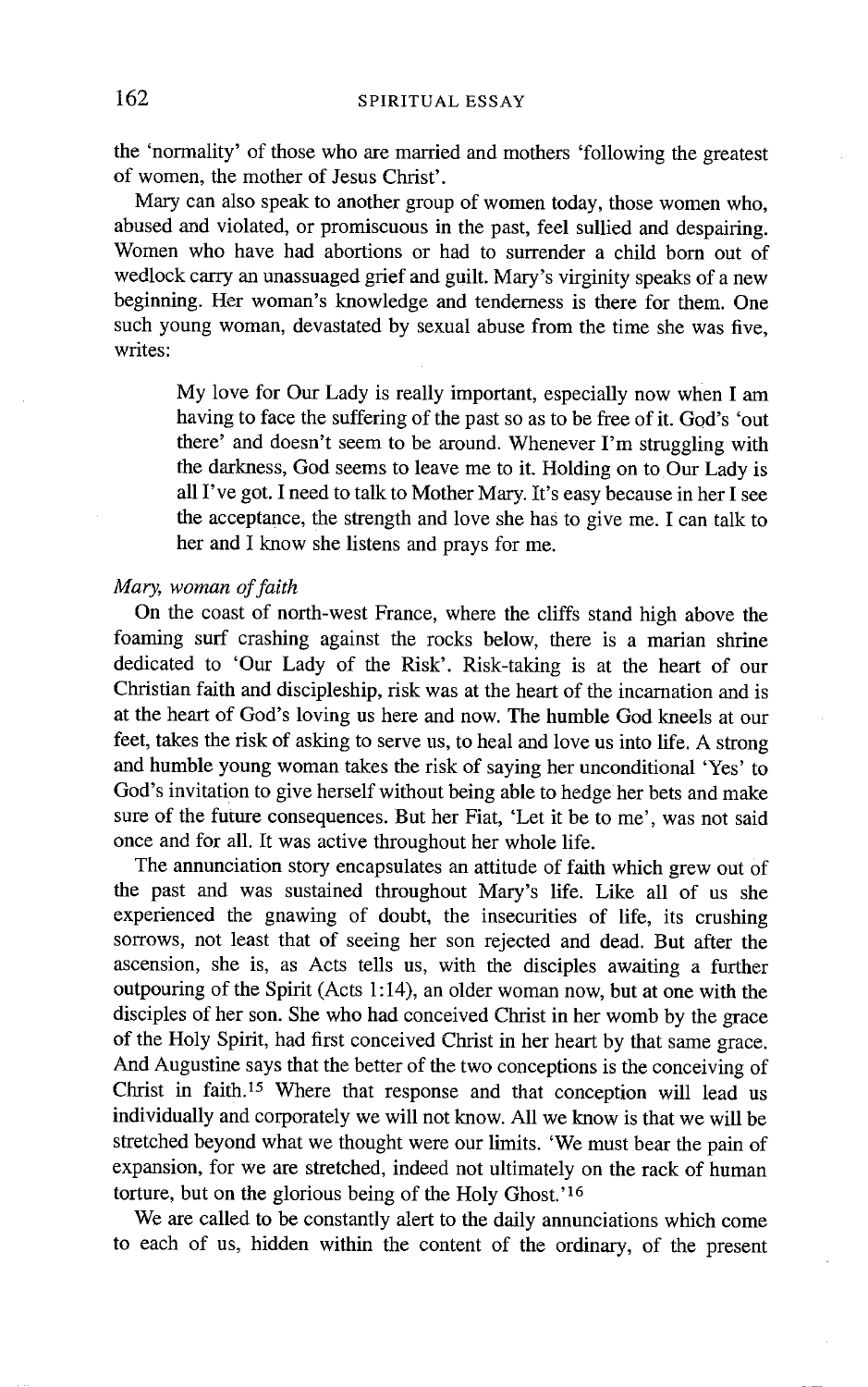moment. God is to be found in the pain and joy of living fully all that is going on. That is where God speaks to us. 'Life entered in and was poured out.' This is the mystery of incarnation. God's life poured into the mess and beauty of our humanity and human life, choosing 'the nitty gritty materialism of dailiness - "unfortunate" pregnancies, overbooked hotels, politics and all that stuff'. 17

and everything that is hurt, everything that seemed to us dark, harsh, shameful, maimed, ugly, irreparably damaged, is in Christ transformed

and recognised as whole, as lovely, and radiant in Christ's light we awaken as the Beloved in every last part of our life.<sup>18</sup>

Mary's ears were open; she listened. She is first to hear the gospel, the first disciple. She fulfils the principle of ideal discipleship; that is 'to hear the word of God and to do it' (Luke 8:21). Her blessedness, said her son, is in her faithful response to God rather than in having borne him physically: 'Blessed are those who hear the word of God and keep it' (Luke 11:27-28). Mary's own movement of faith, not least her 'pondering in her heart' the events of her own life and that of her son symbolizes the path of faith for all of us. The immaculate conception and the assumption symbolize the prevenient grace and power of God going before us and following after us, transforming and lifting us into the communion of the saints, into the fullness of God. As Gerald May expresses it: 'Our search for God is seeded, borne, supported and accompanied by God's search for us'. 19

In a sense we are all Mary, the humble recipients of God's grace, *anawim,*  the poor of the Scriptures whose littleness enables us to accept life as gift, listening intently to its message. Perhaps the essential stance of all of us to life and in prayer is that of contemplation: 'We become Mary. Like Mary we wait, a yes on our lips, yet unknowing. Open and responsive to the transcendent reality within, we are made ready to hear and embrace the divine Word.'20

## *Mary, liberator, revolutionary, champion of justice*

And Mary praises with delight, 'My soul magnifies the Lord ...'. The Magnificat is not a song of solace and comfort but one of challenge. Mary praises a God whom she intuits is a God who acts in and for the poor and oppressed. The voice of the victim and the poor is the voice of God. So Mary in prophetic role is linked with social justice and liberation. This song of praise and of liberation is given more significance if the singer of it has been herself the witness to God's creative use of her own experience of victimization and suffering. Significant too that she sings it in the sympathetic presence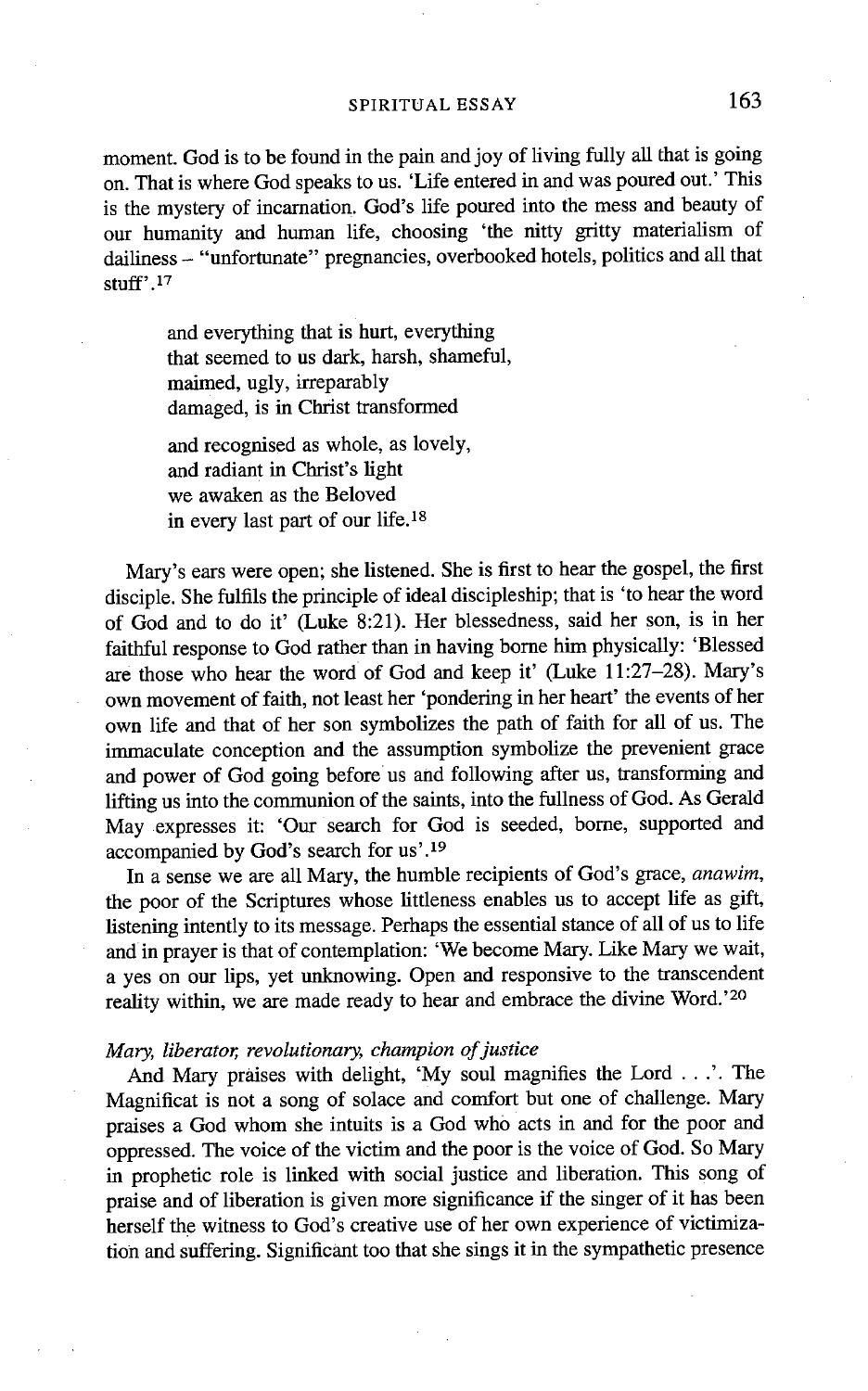of another woman, two mothers sharing the great and new thing that God is doing in and through them. Is this another metaphor not only for women but for the whole Church?

Our membership of the human family and of the Body of Christ reminds us that our lives are set within a social context, calling us to love, to concem and to involvement. If spirituality is about the whole of life lived God-wards its fruit will be service in the world, which may often involve not only a social dimension but a political dimension. While Tissa Balasuriya criticizes a cult of Mary that has ignored the calls for social justice and for human liberation, many Asian and South American women have found Mary to be for them both liberated woman and liberator. This personal choice to become the mother of the messiah represents for them a political choice connected with the founding of a new community of freedom and wholeness, and her individual motherhood has been extended to social motherhood through her own suffering and revolutionary attitude and action. 21 Women are fight to struggle for justice everywhere whether in South America or Africa, Afghanistan or Pakistan, in synod and in the liturgy.

Mary's story holds a transforming power beyond our parochialism and privatized spiritualities. We need to struggle for justice or support others who do so, such as those who seek to bring sex tourism to an end so that children may cease to be debased, exploited and abused. Mary has given to the poor women of Latin America a *Madre De Los Desaparecidos,* a Mary who is no longer simply the glorious Queen of Heaven but also a mother, an elder sister and travelling companion in their desperate situation. What would be the knock-on effect if we embraced a Mary redefined in human liberationist terms as expressed in the following extract from an Asian Litany of Our Lady?

Mother of the liberator, Mother of the homeless, Mother of the dying, Mother of the non-violent, Widowed mother, Unwed mother, Mother of the political prisoner, Mother of the condemned. 22

#### **NOTES**

<sup>1</sup> Alice Walker, *Possessing the secret of joy* (London: Vintage, 1993).

2 Mary Weisner, 'Luther and women: the death of two Marys' in Ann Loades (ed), *Feminist theology: a reader* (London: SPCK, 1990).

4 Thomas Ken, in *The new English hymnal* (Norwich: Canterbury Press, 1987), no. 182.

5 Janet Martin Soskice, 'God loves women' in Ann Loades (ed), *Spiritual classics from the late twentieth century* (London: National Society, 1995), p 47.

 $3$  Ibid.